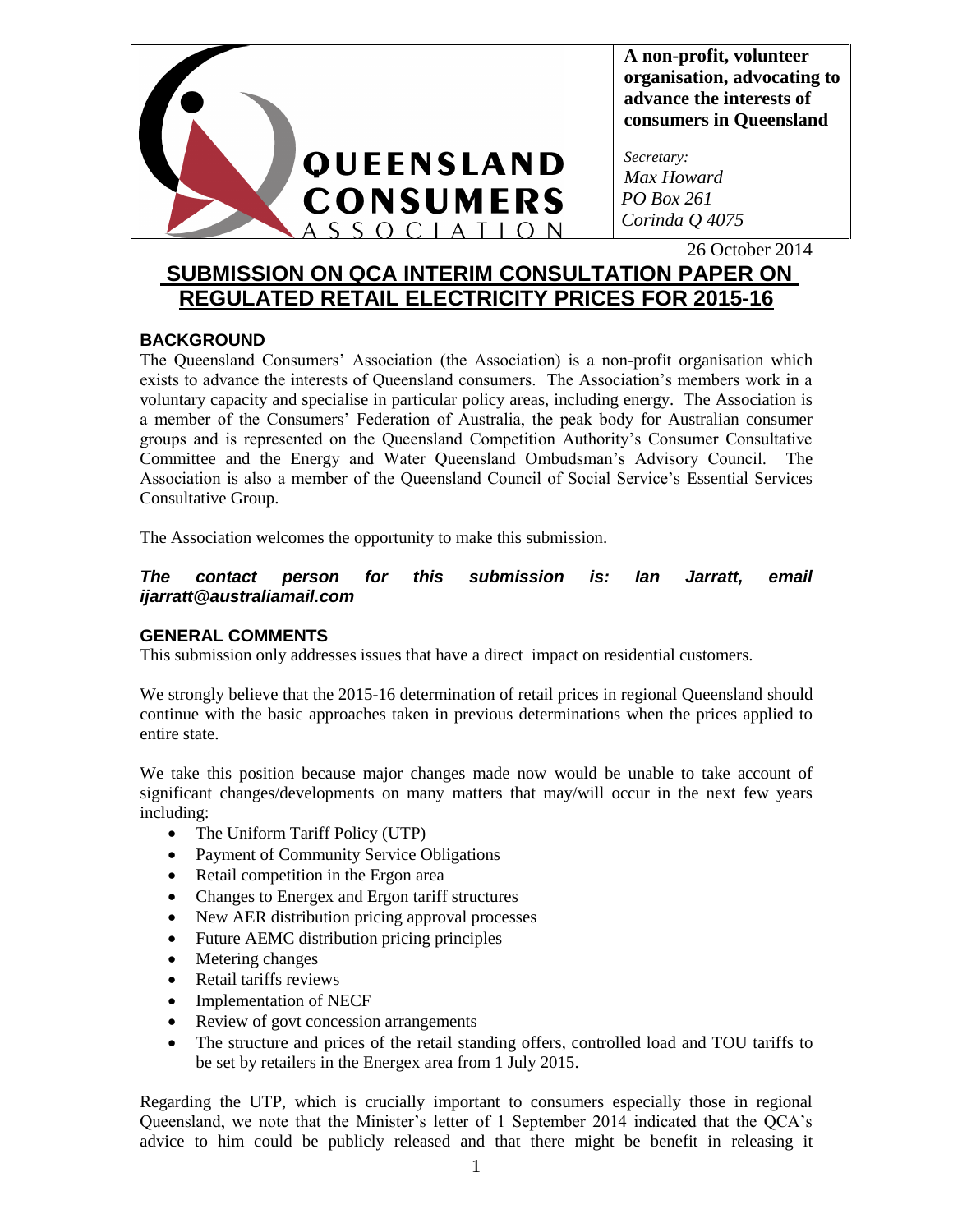concurrently with this Paper. This was not done and we hope that the advice will be released very soon so that it can be used during the next phase of this consultation process.

# **SPECIFIC COMMENTS**

Our responses to the questions in the paper are below.

#### **Legislative Requirements and Pricing Approaches**

*Q2.1(a) For residential and small business customers, should we: (i) maintain the 2014*‐*15 approach, which is to base notified prices on south east Queensland costs? Why or why not? (ii) keep notified prices at south east Queensland levels, but use Ergon Distribution's tariff structures for some or all tariffs? Why or why not?*

We favour option (i) because the lower distribution costs in the Energex will result in it best meeting the objective of the current UTP and the Minister's delegation objective of regional retail prices not being higher than standing offer prices set by retailers in the Energex area.

It also increases the possibility that the tariff structures and costs faced by similar type customers for controlled load and TOU retail tariffs in Ergon an Energex's areas will be similar.

#### **Network Costs**

*3.1(a) Should we continue to use Energex's tariff structures as the basis for retail tariffs for residential and small business customers?*

*(b) Alternatively, should we use Ergon Distribution's tariff structures for some or all retail tariffs for residential and small business customers? (c) Are there any other issues we should consider?*

For the same reasons as with Q2.1 we favour option (i) and the use of Energex's tariff structures for **all** tariffs i.e. standing offer, controlled load and TOU.

#### **Energy and Retail Costs**

*4.1(a) Is there any new information available to suggest alternative approaches to those used in the 2014*‐*15 determination might be more appropriate?*

*(b) What improvements could be made to the current approaches?*

*(c) Any there any other issues we should consider when estimating energy costs?*

No comment.

*4.2(a) Are there are any compelling reasons why the benchmarking approach should not be used to estimate retail costs in 2015*‐*16?*

*(b) What matters should we consider when deciding whether to include an allowance for CARC?*

*(c) Are there any other issues we should consider when estimating retail costs?*

As indicated in previous submissions, we consider that there should be no allowance for CARC.

#### **Other Issues**

*5.1(a) Should headroom continue to be included in notified prices for residential and small business customers? Why or why not?*

*(b) Should headroom continue to be included in notified prices for large business customers? If so, at what level? If not, why not?*

*(c) What other issues should we consider in relation to competition and headroom?*

As indicated in previous submissions, we consider that there should be no allowance for headroom and that the allowed retail margin of 5% of all costs is too high